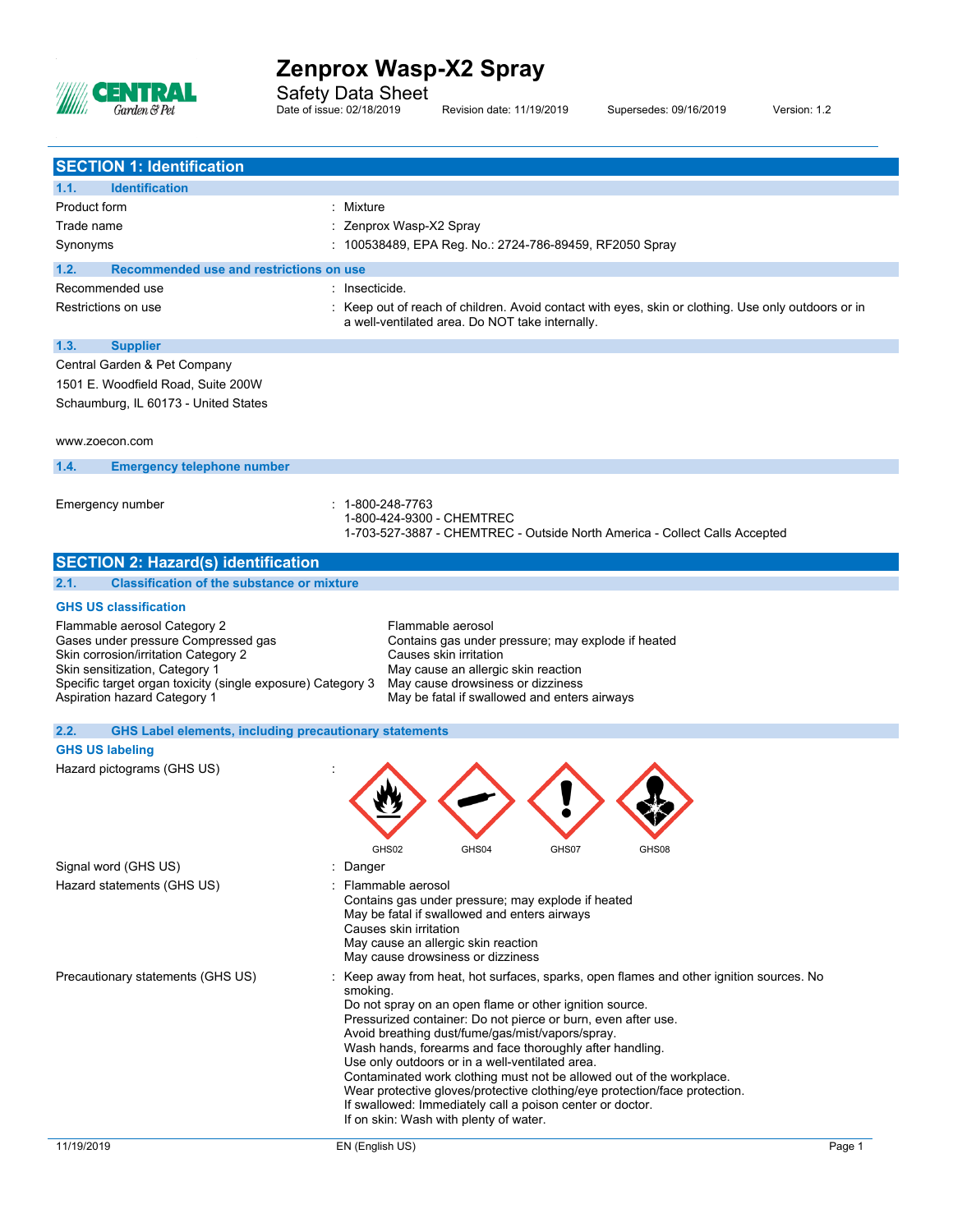| Safety Data Sheet                                                                                                                                         |                                                                                                                                                                                                                                                                                                                                                                                                                                                                                                                                                                                  |                                                                                                                                              |              |  |  |
|-----------------------------------------------------------------------------------------------------------------------------------------------------------|----------------------------------------------------------------------------------------------------------------------------------------------------------------------------------------------------------------------------------------------------------------------------------------------------------------------------------------------------------------------------------------------------------------------------------------------------------------------------------------------------------------------------------------------------------------------------------|----------------------------------------------------------------------------------------------------------------------------------------------|--------------|--|--|
|                                                                                                                                                           | If inhaled: Remove person to fresh air and keep comfortable for breathing.<br>Call a poison center or doctor if you feel unwell.<br>Do NOT induce vomiting.<br>If skin irritation or rash occurs: Get medical advice/attention.<br>Take off contaminated clothing and wash it before reuse.<br>Store in a well-ventilated place. Keep container tightly closed.<br>Store locked up.<br>Protect from sunlight. Do not expose to temperatures exceeding 50 °C/122 °F.<br>Dispose of contents/container to in accordance with local/regional/national/international<br>regulations. |                                                                                                                                              |              |  |  |
| 2.3.                                                                                                                                                      | Other hazards which do not result in classification                                                                                                                                                                                                                                                                                                                                                                                                                                                                                                                              |                                                                                                                                              |              |  |  |
| classification                                                                                                                                            | : This product is extremely toxic to aquatic organisms, including fish and invertebrates. This<br>Other hazards not contributing to the<br>product is highly toxic to bees exposed to direct treatment on blooming crops or weeds. Under<br>United States Regulations (29 CFR 1910.1200 - Hazard Communication Standard), this<br>product is considered hazardous.                                                                                                                                                                                                               |                                                                                                                                              |              |  |  |
| 2.4.<br><b>Unknown acute toxicity (GHS US)</b>                                                                                                            |                                                                                                                                                                                                                                                                                                                                                                                                                                                                                                                                                                                  |                                                                                                                                              |              |  |  |
| Not applicable                                                                                                                                            |                                                                                                                                                                                                                                                                                                                                                                                                                                                                                                                                                                                  |                                                                                                                                              |              |  |  |
|                                                                                                                                                           | <b>SECTION 3: Composition/Information on ingredients</b>                                                                                                                                                                                                                                                                                                                                                                                                                                                                                                                         |                                                                                                                                              |              |  |  |
| 3.1.<br><b>Substances</b>                                                                                                                                 |                                                                                                                                                                                                                                                                                                                                                                                                                                                                                                                                                                                  |                                                                                                                                              |              |  |  |
| Not applicable                                                                                                                                            |                                                                                                                                                                                                                                                                                                                                                                                                                                                                                                                                                                                  |                                                                                                                                              |              |  |  |
| 3.2.<br><b>Mixtures</b>                                                                                                                                   |                                                                                                                                                                                                                                                                                                                                                                                                                                                                                                                                                                                  |                                                                                                                                              |              |  |  |
| <b>Name</b>                                                                                                                                               |                                                                                                                                                                                                                                                                                                                                                                                                                                                                                                                                                                                  | <b>Product identifier</b>                                                                                                                    | $\%$         |  |  |
| Etofenprox                                                                                                                                                |                                                                                                                                                                                                                                                                                                                                                                                                                                                                                                                                                                                  | (CAS-No.) 80844-07-1                                                                                                                         | 0.5          |  |  |
| Tetramethrin                                                                                                                                              |                                                                                                                                                                                                                                                                                                                                                                                                                                                                                                                                                                                  | (CAS-No.) 7696-12-0                                                                                                                          | 0.2          |  |  |
| Piperonyl butoxide                                                                                                                                        |                                                                                                                                                                                                                                                                                                                                                                                                                                                                                                                                                                                  | (CAS-No.) 51-03-6                                                                                                                            | $\mathbf{1}$ |  |  |
| * Trade secret                                                                                                                                            |                                                                                                                                                                                                                                                                                                                                                                                                                                                                                                                                                                                  | (CAS-No.) N/A                                                                                                                                | 95.788       |  |  |
| * Trade secret                                                                                                                                            |                                                                                                                                                                                                                                                                                                                                                                                                                                                                                                                                                                                  | (CAS-No.) N/A                                                                                                                                | 2.5          |  |  |
| Non-hazardous and/or does not meet criteria for classification                                                                                            |                                                                                                                                                                                                                                                                                                                                                                                                                                                                                                                                                                                  | (CAS-No.) N/A                                                                                                                                | Balance      |  |  |
| Comments                                                                                                                                                  | : * The specific chemical identity has been withheld as a trade secret                                                                                                                                                                                                                                                                                                                                                                                                                                                                                                           |                                                                                                                                              |              |  |  |
|                                                                                                                                                           |                                                                                                                                                                                                                                                                                                                                                                                                                                                                                                                                                                                  |                                                                                                                                              |              |  |  |
| <b>SECTION 4: First-aid measures</b>                                                                                                                      |                                                                                                                                                                                                                                                                                                                                                                                                                                                                                                                                                                                  |                                                                                                                                              |              |  |  |
| 4.1.<br><b>Description of first aid measures</b>                                                                                                          |                                                                                                                                                                                                                                                                                                                                                                                                                                                                                                                                                                                  |                                                                                                                                              |              |  |  |
| First-aid measures after inhalation                                                                                                                       |                                                                                                                                                                                                                                                                                                                                                                                                                                                                                                                                                                                  | : IF INHALED: Remove person to fresh air and keep comfortable for breathing. Call a POISON<br>CENTER or doctor/physician if you feel unwell. |              |  |  |
| First-aid measures after skin contact                                                                                                                     | advice/attention.                                                                                                                                                                                                                                                                                                                                                                                                                                                                                                                                                                | : IF ON SKIN: Wash with plenty of soap and water. If skin irritation or rash occurs: Get medical                                             |              |  |  |
| First-aid measures after eye contact                                                                                                                      |                                                                                                                                                                                                                                                                                                                                                                                                                                                                                                                                                                                  | : IF IN EYES: Rinse cautiously with water for several minutes. Remove contact lenses, if present                                             |              |  |  |
| First-aid measures after ingestion                                                                                                                        | and easy to do. Continue rinsing. If eye irritation persists: Get medical advice and attention.<br>: IF SWALLOWED: Call a POISON CENTER or doctor/physician if you feel unwell. Rinse mouth.<br>Do NOT induce vomiting unless directed to do so by medical personnel.                                                                                                                                                                                                                                                                                                            |                                                                                                                                              |              |  |  |
| 4.2.                                                                                                                                                      | Most important symptoms and effects (acute and delayed)                                                                                                                                                                                                                                                                                                                                                                                                                                                                                                                          |                                                                                                                                              |              |  |  |
| Symptoms/effects after inhalation                                                                                                                         | : May cause drowsiness or dizziness.                                                                                                                                                                                                                                                                                                                                                                                                                                                                                                                                             |                                                                                                                                              |              |  |  |
| Symptoms/effects after skin contact                                                                                                                       | Causes skin irritation. May cause an allergic reaction in individuals with a sensitivity to<br>Piperonyl butoxide.                                                                                                                                                                                                                                                                                                                                                                                                                                                               |                                                                                                                                              |              |  |  |
| : Risk of lung edema.<br>Symptoms/effects after ingestion                                                                                                 |                                                                                                                                                                                                                                                                                                                                                                                                                                                                                                                                                                                  |                                                                                                                                              |              |  |  |
| 4.3.<br>Immediate medical attention and special treatment, if necessary                                                                                   |                                                                                                                                                                                                                                                                                                                                                                                                                                                                                                                                                                                  |                                                                                                                                              |              |  |  |
| Treat symptomatically.                                                                                                                                    |                                                                                                                                                                                                                                                                                                                                                                                                                                                                                                                                                                                  |                                                                                                                                              |              |  |  |
|                                                                                                                                                           |                                                                                                                                                                                                                                                                                                                                                                                                                                                                                                                                                                                  |                                                                                                                                              |              |  |  |
| <b>SECTION 5: Fire-fighting measures</b>                                                                                                                  |                                                                                                                                                                                                                                                                                                                                                                                                                                                                                                                                                                                  |                                                                                                                                              |              |  |  |
| Suitable (and unsuitable) extinguishing media<br>5.1.                                                                                                     |                                                                                                                                                                                                                                                                                                                                                                                                                                                                                                                                                                                  |                                                                                                                                              |              |  |  |
| Suitable extinguishing media<br>: Use extinguishing agent suitable for surrounding fire.<br>Unsuitable extinguishing media<br>: Avoid heavy hose streams. |                                                                                                                                                                                                                                                                                                                                                                                                                                                                                                                                                                                  |                                                                                                                                              |              |  |  |
|                                                                                                                                                           |                                                                                                                                                                                                                                                                                                                                                                                                                                                                                                                                                                                  |                                                                                                                                              |              |  |  |
| 5.2.<br>Specific hazards arising from the chemical                                                                                                        |                                                                                                                                                                                                                                                                                                                                                                                                                                                                                                                                                                                  |                                                                                                                                              |              |  |  |
| <b>Explosion hazard</b>                                                                                                                                   | : Contains gas under pressure; may explode if heated.                                                                                                                                                                                                                                                                                                                                                                                                                                                                                                                            |                                                                                                                                              |              |  |  |
| The product is non-reactive under normal conditions of use, storage and transport.<br>Reactivity                                                          |                                                                                                                                                                                                                                                                                                                                                                                                                                                                                                                                                                                  |                                                                                                                                              |              |  |  |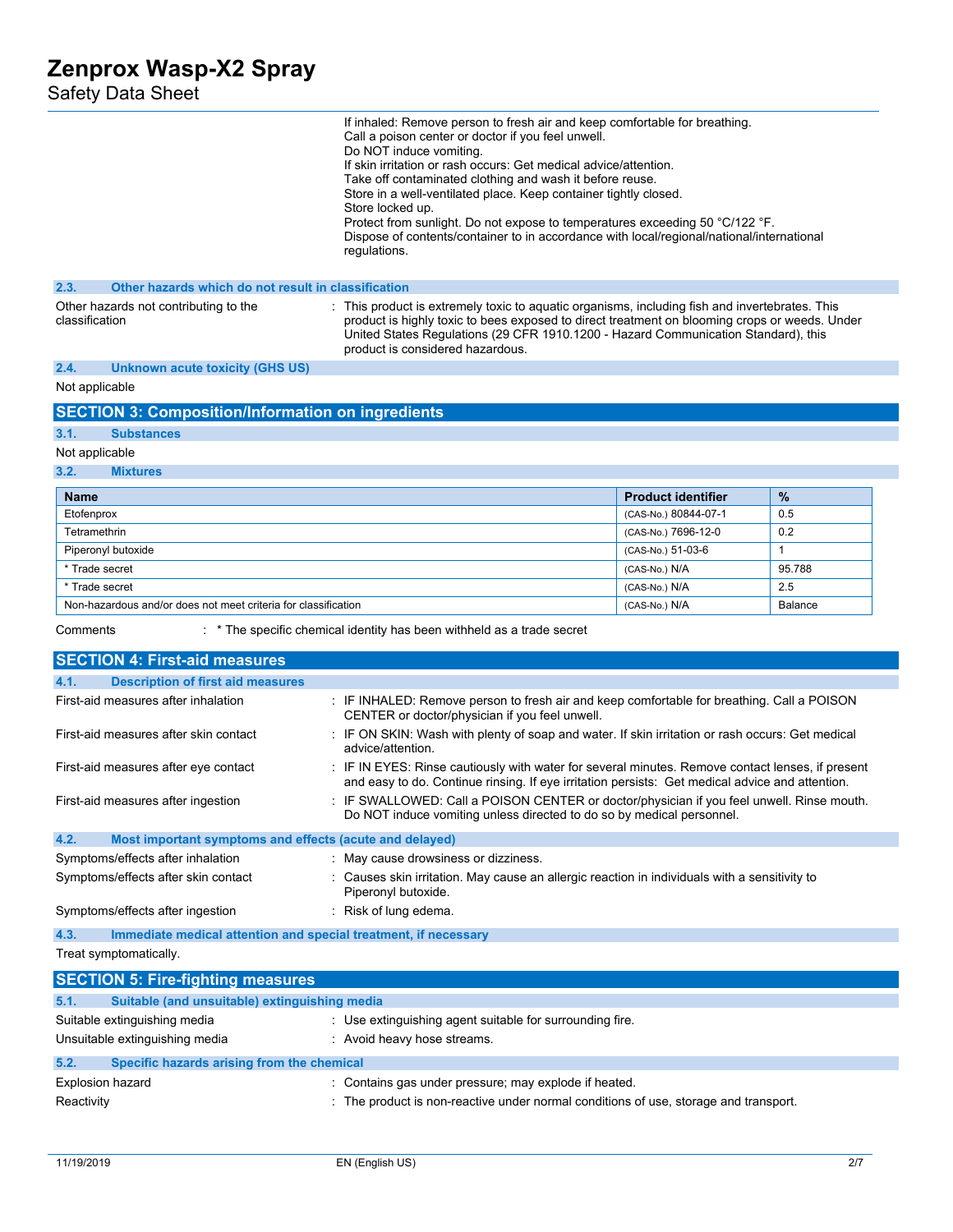Safety Data Sheet

| 5.3.<br>Special protective equipment and precautions for fire-fighters                                                                                                        |                                                                                                                                                                                                                                                                                                                                                                                                   |  |  |  |
|-------------------------------------------------------------------------------------------------------------------------------------------------------------------------------|---------------------------------------------------------------------------------------------------------------------------------------------------------------------------------------------------------------------------------------------------------------------------------------------------------------------------------------------------------------------------------------------------|--|--|--|
| : Do not attempt to take action without suitable protective equipment. Self-contained breathing<br>Protection during firefighting<br>apparatus. Complete protective clothing. |                                                                                                                                                                                                                                                                                                                                                                                                   |  |  |  |
| <b>SECTION 6: Accidental release measures</b>                                                                                                                                 |                                                                                                                                                                                                                                                                                                                                                                                                   |  |  |  |
| 6.1.<br>Personal precautions, protective equipment and emergency procedures                                                                                                   |                                                                                                                                                                                                                                                                                                                                                                                                   |  |  |  |
| General measures                                                                                                                                                              | : Approach leaking or punctured pressurized containers cautiously. Isolate leaking container<br>from all sources of ignition. Avoid breathing fumes. Ventilate enclosed areas.                                                                                                                                                                                                                    |  |  |  |
| 6.1.1.<br>For non-emergency personnel                                                                                                                                         |                                                                                                                                                                                                                                                                                                                                                                                                   |  |  |  |
| <b>Emergency procedures</b>                                                                                                                                                   | : Ventilate spillage area. Avoid contact with skin and eyes.                                                                                                                                                                                                                                                                                                                                      |  |  |  |
| 6.1.2.<br>For emergency responders                                                                                                                                            |                                                                                                                                                                                                                                                                                                                                                                                                   |  |  |  |
| Protective equipment                                                                                                                                                          | Contents under pressure. Aerosols exposed to high temperatures may rupture, rocket and<br>cause secondary hazards. Do not attempt to take action without suitable protective equipment.<br>At temperatures above 130°F, container may rupture.                                                                                                                                                    |  |  |  |
| <b>Emergency procedures</b>                                                                                                                                                   | : As an immediate precautionary measure, isolate spill or leak area for at least 50 meters (150<br>feet) in all directions.                                                                                                                                                                                                                                                                       |  |  |  |
| 6.2.<br><b>Environmental precautions</b>                                                                                                                                      |                                                                                                                                                                                                                                                                                                                                                                                                   |  |  |  |
| Avoid release to the environment.                                                                                                                                             |                                                                                                                                                                                                                                                                                                                                                                                                   |  |  |  |
| 6.3.<br>Methods and material for containment and cleaning up                                                                                                                  |                                                                                                                                                                                                                                                                                                                                                                                                   |  |  |  |
| Methods for cleaning up                                                                                                                                                       | : SMALL SPILLS: Take up with sand or other non-combustible absorbent material and place into<br>containers for later disposal.                                                                                                                                                                                                                                                                    |  |  |  |
| <b>SECTION 7: Handling and storage</b>                                                                                                                                        |                                                                                                                                                                                                                                                                                                                                                                                                   |  |  |  |
| 7.1.<br><b>Precautions for safe handling</b>                                                                                                                                  |                                                                                                                                                                                                                                                                                                                                                                                                   |  |  |  |
| Precautions for safe handling                                                                                                                                                 | Ensure good ventilation of the work station. Avoid contact with skin and eyes. Wear personal<br>protective equipment. Do not use or store near heat or open flame. Exposure to temperatures<br>above 130°F may cause bursting. Do not smoke while using this product. Do not allow product<br>to freeze. Contents under pressure, do not crush, puncture or incinerate. Avoid breathing<br>fumes. |  |  |  |
| Hygiene measures                                                                                                                                                              | Do not eat, drink or smoke when using this product. Always wash hands after handling the<br>product.                                                                                                                                                                                                                                                                                              |  |  |  |
| 7.2.<br>Conditions for safe storage, including any incompatibilities                                                                                                          |                                                                                                                                                                                                                                                                                                                                                                                                   |  |  |  |
| Storage conditions                                                                                                                                                            | Store in a cool, dry place. Keep out of reach of children. Keep away from sources of ignition –<br>No Smoking. Store in a well-ventilated place. Keep container tightly closed. Keep at a<br>temperature not exceeding 120°F. Keep from freezing. NFPA Aerosol Classification: Level 3.<br>Store locked up.                                                                                       |  |  |  |
| Incompatible materials                                                                                                                                                        | Heat, sparks, open flame.                                                                                                                                                                                                                                                                                                                                                                         |  |  |  |

# **SECTION 8: Exposure controls/personal protection**

# **8.1. Control parameters**

| * Trade secret (N/A)                        |                                |                      |  |  |  |
|---------------------------------------------|--------------------------------|----------------------|--|--|--|
| ACGIH                                       | ACGIH TWA (mg/m <sup>3</sup> ) | $200 \text{ mg/m}^3$ |  |  |  |
| * Trade secret (N/A)                        |                                |                      |  |  |  |
| <b>ACGIH</b><br>5000 ppm<br>ACGIH TWA (ppm) |                                |                      |  |  |  |
| <b>ACGIH</b>                                | ACGIH STEL (ppm)               | 30000 ppm            |  |  |  |

| 8.2.<br><b>Appropriate engineering controls</b>                      |                                                                                                                                         |     |  |  |  |
|----------------------------------------------------------------------|-----------------------------------------------------------------------------------------------------------------------------------------|-----|--|--|--|
| Appropriate engineering controls                                     | : Adequate ventilation systems as needed to control concentrations of airborne contaminants<br>below applicable threshold limit values. |     |  |  |  |
| Environmental exposure controls                                      | : Avoid release to the environment.                                                                                                     |     |  |  |  |
| 8.3.<br>Individual protection measures/Personal protective equipment |                                                                                                                                         |     |  |  |  |
| Hand protection:                                                     |                                                                                                                                         |     |  |  |  |
| Protective gloves                                                    |                                                                                                                                         |     |  |  |  |
| 11/19/2019                                                           | EN (English US)                                                                                                                         | 3/7 |  |  |  |
|                                                                      |                                                                                                                                         |     |  |  |  |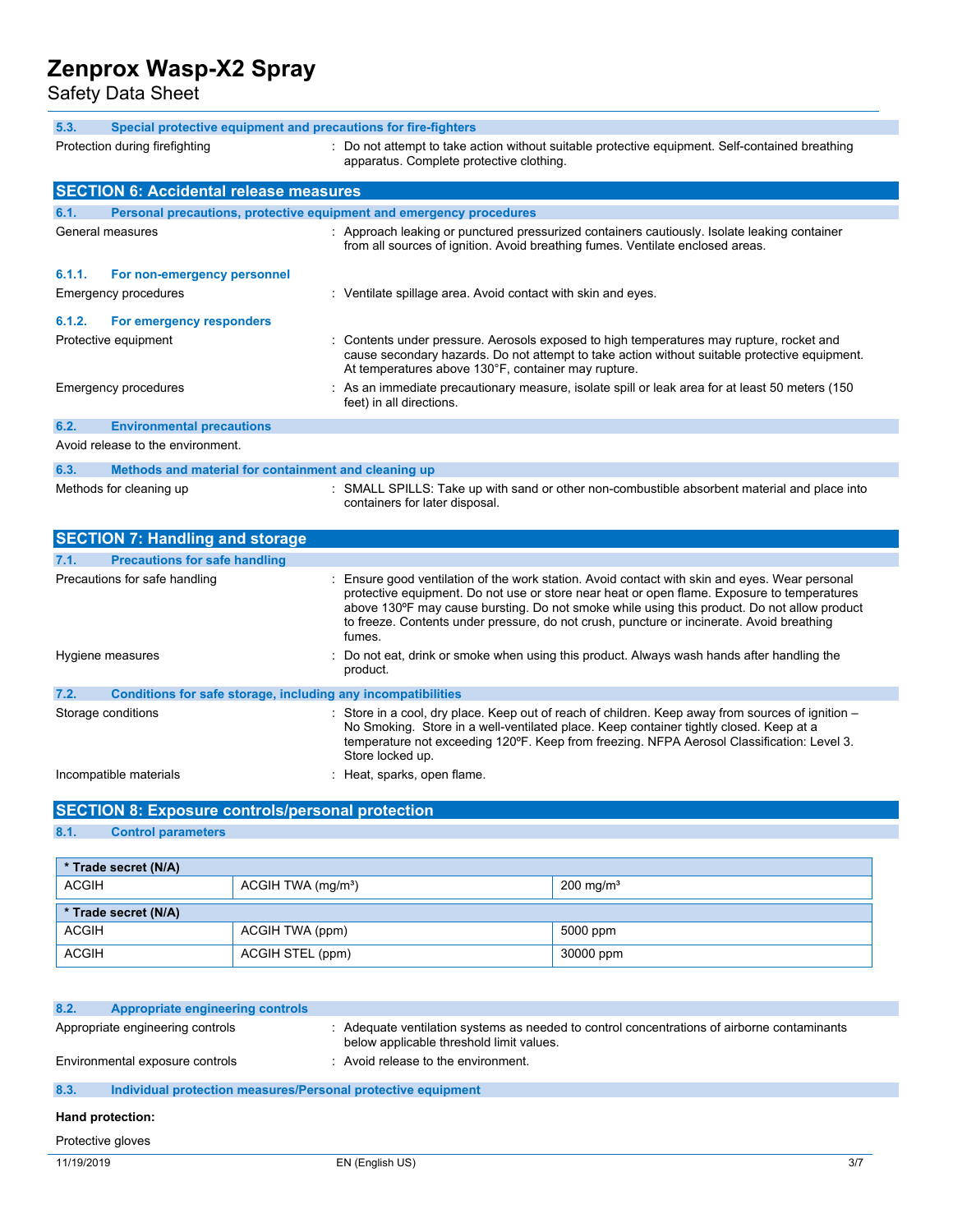Safety Data Sheet

### **Eye protection:**

Safety glasses

#### **Skin and body protection:**

Wear long-sleeved shirt and long pants, and shoes plus socks.

#### **Respiratory protection:**

In case of insufficient ventilation, use NIOSH approved respiratory protection.



| <b>SECTION 9: Physical and chemical properties</b>            |                                     |  |  |  |
|---------------------------------------------------------------|-------------------------------------|--|--|--|
| 9.1.<br>Information on basic physical and chemical properties |                                     |  |  |  |
| Physical state                                                | : Liquid                            |  |  |  |
| Appearance                                                    | Clear pale gold stream spray        |  |  |  |
| Color                                                         | Clear pale gold                     |  |  |  |
| Odor                                                          | : Hydrocarbon                       |  |  |  |
| Odor threshold                                                | : No data available                 |  |  |  |
| pH                                                            | : No data available                 |  |  |  |
| Melting point                                                 | : Not applicable                    |  |  |  |
| Freezing point                                                | : No data available                 |  |  |  |
| <b>Boiling point</b>                                          | : No data available                 |  |  |  |
| Flash point                                                   | : >95°C (203°F)                     |  |  |  |
| Relative evaporation rate (butyl acetate=1)                   | : No data available                 |  |  |  |
| Flammability (solid, gas)                                     | : Not applicable                    |  |  |  |
| Vapor pressure                                                | : No data available                 |  |  |  |
| Relative vapor density at 20 °C                               | : No data available                 |  |  |  |
| Relative density                                              | : 0.8061 g/ml @ 25° C               |  |  |  |
| Solubility                                                    | : Insoluble                         |  |  |  |
| Log Pow                                                       | : No data available                 |  |  |  |
| Auto-ignition temperature                                     | : No data available                 |  |  |  |
| Decomposition temperature                                     | : No data available                 |  |  |  |
| Viscosity, kinematic                                          | : No data available                 |  |  |  |
| Viscosity, dynamic                                            | : No data available                 |  |  |  |
| <b>Explosion limits</b>                                       | No data available                   |  |  |  |
| <b>Explosive properties</b>                                   | Not explosive                       |  |  |  |
| Oxidizing properties                                          | Not applicable                      |  |  |  |
| Flame extention                                               | $: 45$ in                           |  |  |  |
| Heat of combustion                                            | : 44.9 KJ/g                         |  |  |  |
| <b>Other information</b><br>9.2.                              |                                     |  |  |  |
| Other properties                                              | Dielectric breakdown: 36 kilovolts. |  |  |  |

### **SECTION 10: Stability and reactivity**

### **10.1. Reactivity**

The product is non-reactive under normal conditions of use, storage and transport.

### **10.2. Chemical stability**

Stable under normal conditions.

#### **10.3. Possibility of hazardous reactions**

No dangerous reactions known under normal conditions of use. Aerosols exposed to high temperatures may rupture, rocket and cause secondary hazards.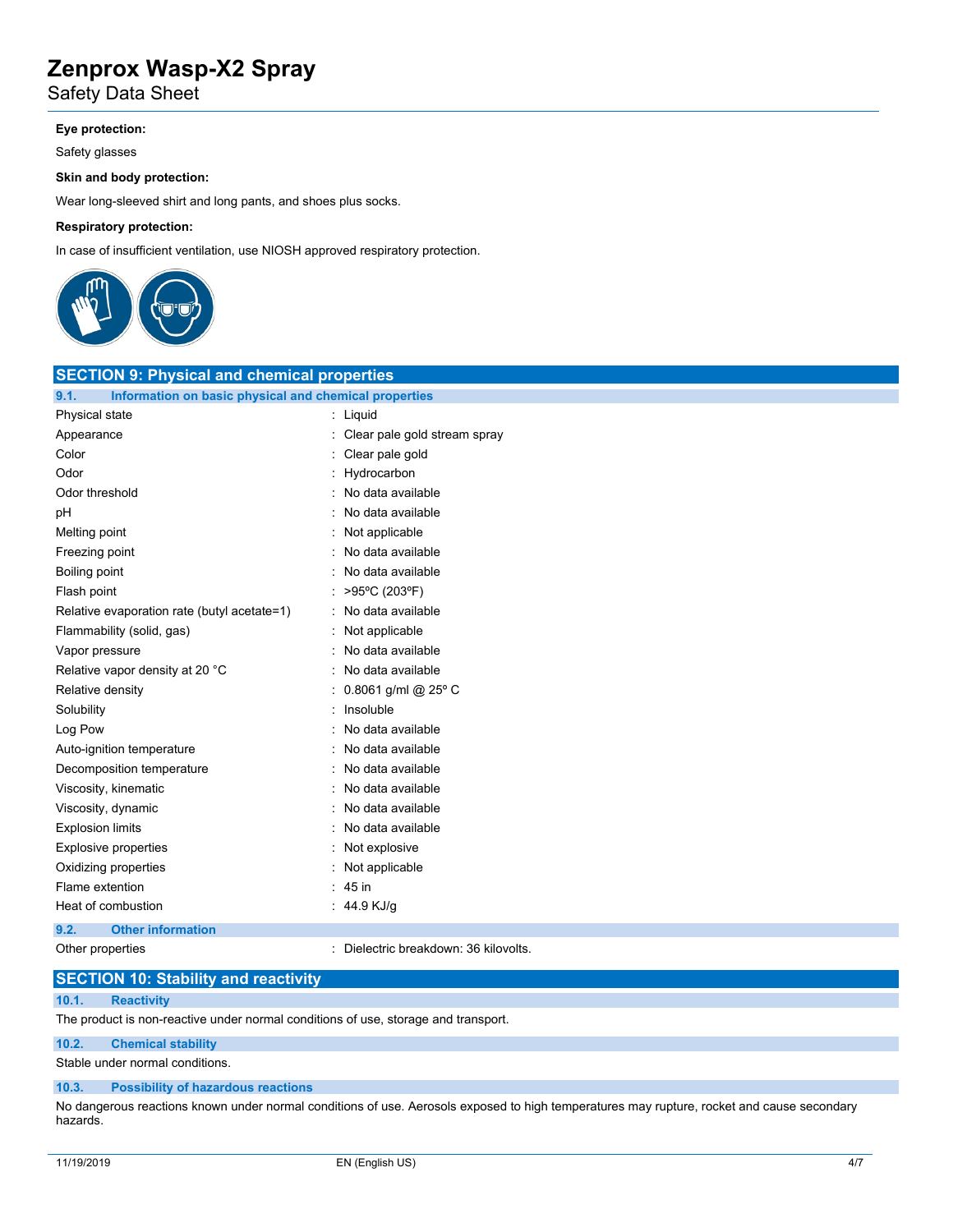Safety Data Sheet

#### **10.4. Conditions to avoid**

Heat, sparks, open flame. Excess heat.

**10.5. Incompatible materials**

No additional information available

**10.6. Hazardous decomposition products**

Under normal conditions of storage and use, hazardous decomposition products should not be produced.

### **SECTION 11: Toxicological information**

**11.1. Information on toxicological effects**

| Zenprox Wasp-X2 Spray           |                  |  |
|---------------------------------|------------------|--|
| Vaporizer                       | Aerosol          |  |
|                                 |                  |  |
| Etofenprox (80844-07-1)         |                  |  |
| LD50 oral rat                   | > 2000 mg/kg     |  |
| LD50 dermal rat                 | > 2000 mg/kg     |  |
| LC50 inhalation rat (mg/l)      | $> 5.88$ mg/l/4h |  |
| <b>Tetramethrin (7696-12-0)</b> |                  |  |
| LD50 oral rat                   | > 5000 mg/kg     |  |
| LD50 dermal rat                 | > 5000 mg/kg     |  |
| LC50 inhalation rat (mg/l)      | $> 1.57$ mg/l/4h |  |
| Piperonyl butoxide (51-03-6)    |                  |  |
| LD50 oral rat                   | 4300 mg/kg       |  |
| LD50 dermal rat                 | > 2000           |  |
| LC50 inhalation rat (mg/l)      | $> 5$ mg/l/4h    |  |

| <b>GHS-US Properties</b>                              | <b>Classification</b>                         |
|-------------------------------------------------------|-----------------------------------------------|
| Acute toxicity (oral)                                 | Not classified                                |
| Acute toxicity (dermal)                               | Not classified                                |
| Acute toxicity (inhalation)                           | Not classified                                |
| Skin corrosion/irritation                             | Causes skin irritation.                       |
| Serious eye damage/irritation                         | Not classified                                |
| Respiratory or skin sensitization                     | May cause an allergic skin reaction.          |
| Germ cells mutagen                                    | Not classified                                |
| Carcinogenicity                                       | Not classified                                |
| Reproductive toxicity                                 | Not classified                                |
| Specific target organ toxicant<br>(single exposure)   | May cause drowsiness or dizziness.            |
| Specific target organ toxicant<br>(repeated exposure) | Not classified                                |
| Aspiration hazard                                     | May be fatal if swallowed and enters airways. |

#### **Potential health effects**

| <b>Inhalation</b>   |                                                                                                                                                                                                                                             |
|---------------------|---------------------------------------------------------------------------------------------------------------------------------------------------------------------------------------------------------------------------------------------|
| Acute               | May cause drowsiness and dizziness.                                                                                                                                                                                                         |
| <b>Skin</b>         |                                                                                                                                                                                                                                             |
| Acute               | : Causes skin irritation. May cause an allergic reaction in individuals with a sensitivity to Piperonyl butoxide.                                                                                                                           |
| Chronic             | : Prolonged and repeated exposure to Etofenprox can cause skin irritation.                                                                                                                                                                  |
| Eye                 |                                                                                                                                                                                                                                             |
| Acute               | May cause eye irritation.                                                                                                                                                                                                                   |
| Ingestion           |                                                                                                                                                                                                                                             |
| Acute               | : Aspiration hazard - small amounts of liquid aspirated into the lungs during ingestion or from vomiting may cause<br>chemical pneumonitis or pulmonary edema.                                                                              |
| <b>Mutagenicity</b> | : Etofenprox has been found negative for mutagenicity potential using the Ames test, chromosomal aberration and<br>micronucleus test methods. Tetramethrin is not a mutagen. Piperonyl butoxide was not mutagenic in a battery of<br>tests. |
|                     |                                                                                                                                                                                                                                             |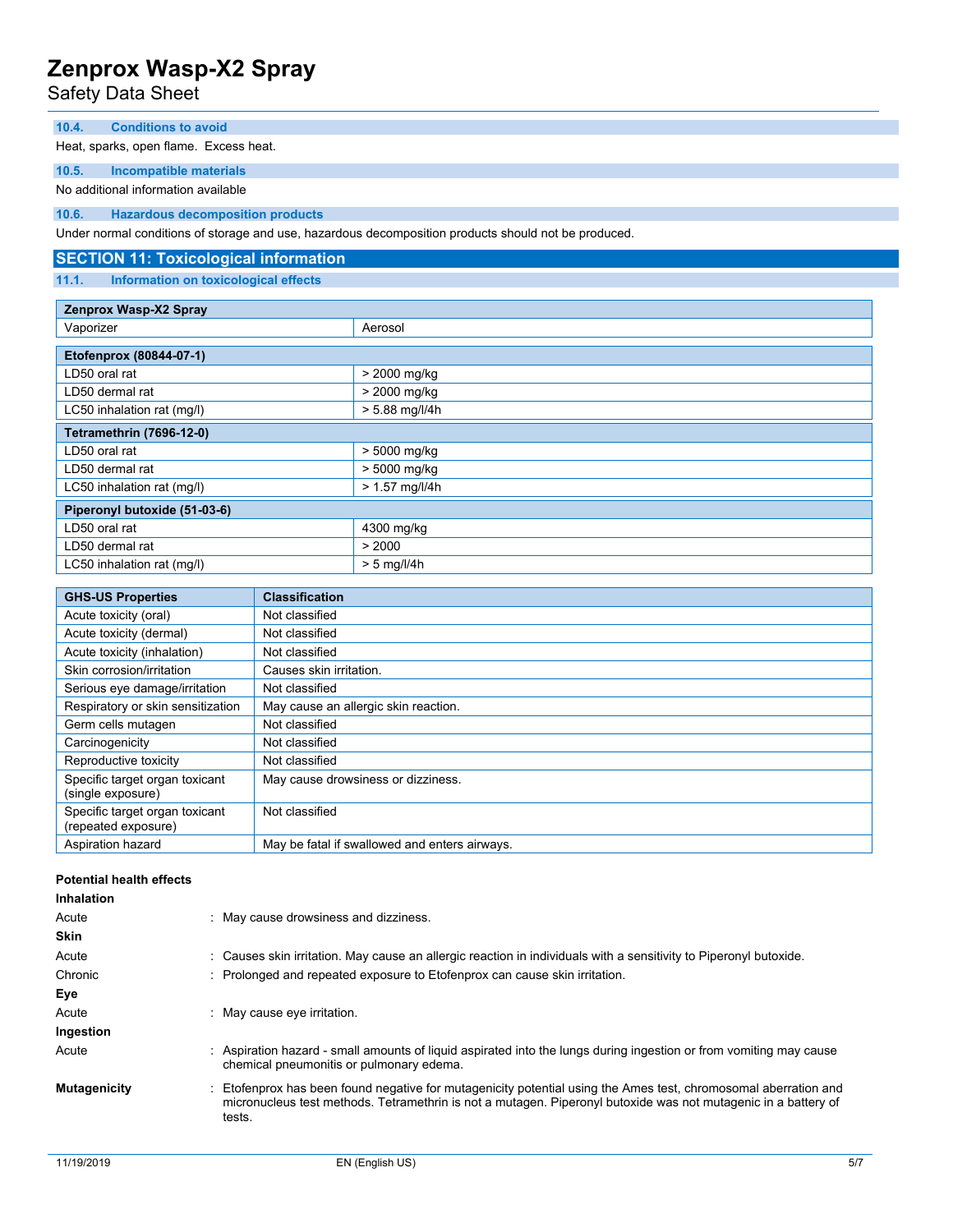Safety Data Sheet

**Carcinogenicity** : Etofenprox is not classified as carcinogen by NTP, IARC and OSHA. Tetramethrin is not listed as a carcinogen by IARC, NTP or OSHA. Piperonyl butoxide is not classified as carcinogen by NTP, IARC and OSHA.

**Reproductive Effects** : Etofenprox did not produce teratogenic or reproductive effects in laboratory experiments. Tetramethrin is not a teratogen. Piperonyl butoxide did not produce any birth defects or adverse effects on reproductive parameters in tests with rats and rabbits.

## **SECTION 12: Ecological information**

| Etofenprox (80844-07-1)<br>LC50 Acute fish 1<br>0.0027 mg/l (Exposure time: 96h - Rainbow trout) |  |  |  |
|--------------------------------------------------------------------------------------------------|--|--|--|
| > 0.0165 (Exposure time: 96h - Sheepshead minnow)                                                |  |  |  |
| 0.0000188 mg/l (Exposure time: 96h - Mysid shrimp)                                               |  |  |  |
| 0.0008 mg/l (Exposure time: 48h - Daphnia magna)                                                 |  |  |  |
| 0.00017 mg/l (Daphnia magna)                                                                     |  |  |  |
| <b>Tetramethrin (7696-12-0)</b>                                                                  |  |  |  |
| 0.0037 mg/l (Exposure time: 96h - Rainbow trout)                                                 |  |  |  |
| 0.016 mg/l (Exposure time: 96h - Blue gill)                                                      |  |  |  |
| 0.11 mg/l (Exposure time: 48h - Daphnia magna)                                                   |  |  |  |
| Piperonyl butoxide (51-03-6)                                                                     |  |  |  |
| 1.9 mg/l (Exposure time: na - Rainbow trout)                                                     |  |  |  |
| 3.94 mg/l (Exposure time: na - Sheepshead minnow)                                                |  |  |  |
| 0.49 mg/l (Exposure time: na - Mysid shrimp)                                                     |  |  |  |
| 0.51 mg/l (Exposure time: na - Gammarus fasciatus (amphipod))                                    |  |  |  |
| 0.04 mg/l (Fathead minnow)                                                                       |  |  |  |
| 0.03 mg/l (Daphnia magna)                                                                        |  |  |  |
|                                                                                                  |  |  |  |

#### **12.2. Persistence and degradability**

| $-07-1)$<br>(80844)<br><b>Etorenprox</b> |                          |
|------------------------------------------|--------------------------|
|                                          | t readily biodegradable. |
| degradability                            | tennrox                  |
| nn.                                      | is not                   |
| 316                                      | <b>FIOTA</b>             |
| $\cdot$                                  |                          |

#### **12.3. Bioaccumulative potential**

No additional information available

#### **12.4. Mobility in soil**

No additional information available

#### **12.5. Other adverse effects**

No additional information available

## **SECTION 13: Disposal considerations**

#### **13.1. Disposal methods**

Product/Packaging disposal recommendations : Dispose of content and/or container in accordance with local, regional, national, and/or international regulations.

### **SECTION 14: Transport information**

|             | <b>UN number</b> | <b>Proper Shipping Name</b>                                | <b>Transport hazard</b><br>class(es) | Packing group  | <b>Environmental hazards</b> |
|-------------|------------------|------------------------------------------------------------|--------------------------------------|----------------|------------------------------|
| <b>DOT</b>  | UN1950           | Aerosols                                                   | 2.1                                  | Not applicable | Not applicable               |
| <b>IMDG</b> | UN1950           | Aerosols, flammable (contains<br>Etofenprox, tetramethrin) | 2.1                                  | Not applicable | Marine pollutant             |
| <b>IATA</b> | UN1950           | Aerosols, flammable (contains<br>Etofenprox, tetramethrin) | 2.1                                  | Not applicable | Not applicable               |